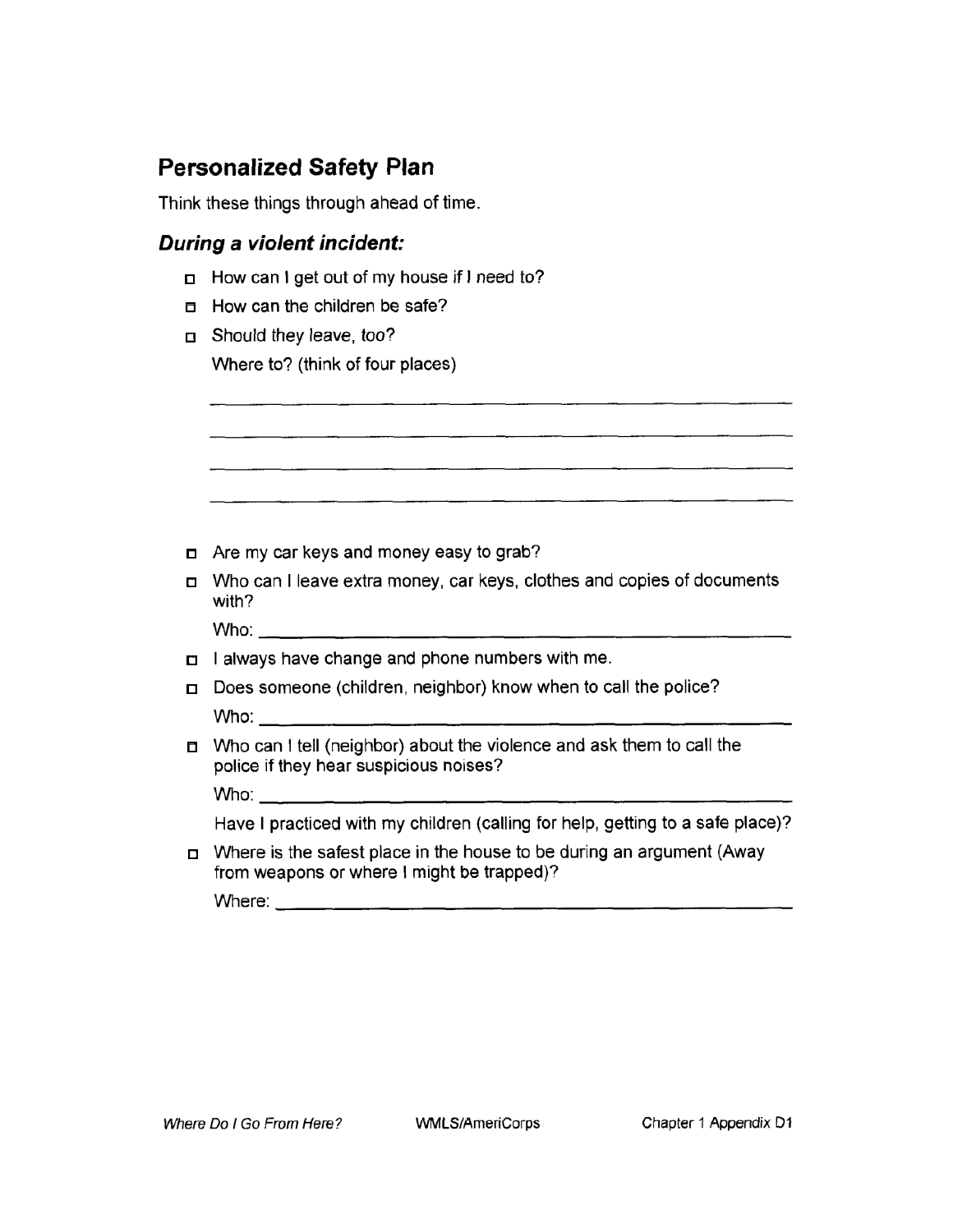### *Safety if I have time to plan to leave:*

- Where can I go? For a short time? For a longer time? If necessary, how can I get there in secret, so my abuser can't find me? Can I stay here, and get him to vacate?
- $\Box$  Is there someone who can come stay with me awhile?

Who:

I can check in regularly with someone, and discuss what to do if I don't call.

Who:

- $n \in \mathbb{Z}$  I can change the locks, reinforce doors and windows, make sure smoke alarms are working, have outside lights.
- $\Box$  I can tell (neighbors) that my abuser no longer lives with me and ask them to call the police if he is observed near my home or our children.

 $W$ ho:  $\_\_\_\_\_\_\_\_\_\_\_\$ 

- $\Box$  I can keep emergency numbers taped next to my phone.
- Ask police to patrol--extra patrol around my home.

#### *Safety on the job, at school, in public:*

- $\Box$  I can talk to family members, teachers, babysitters and day-care providers and give them names of people who have permission to pick up the children.
- I can tell (a co-worker) at work about my situation and ask them to screen my calls. I can change my schedule and the way I travel to work *I* do errands.
- $\Box$  I can think of where to go (a friend's, the police station) should he follow me.
- I can avoid stores, banks and other places that I used when I was living with my abuser.

### *Safety through court orders: (see Section 5)*

- I can get a protective order at District, Probate or Superior Court;
- I can keep it with me at all times; I can leave a copy at my house, in my car, at my children's schools, at work and with:

Who:

 $\Box$  I can call the police if my abuser violates the order.